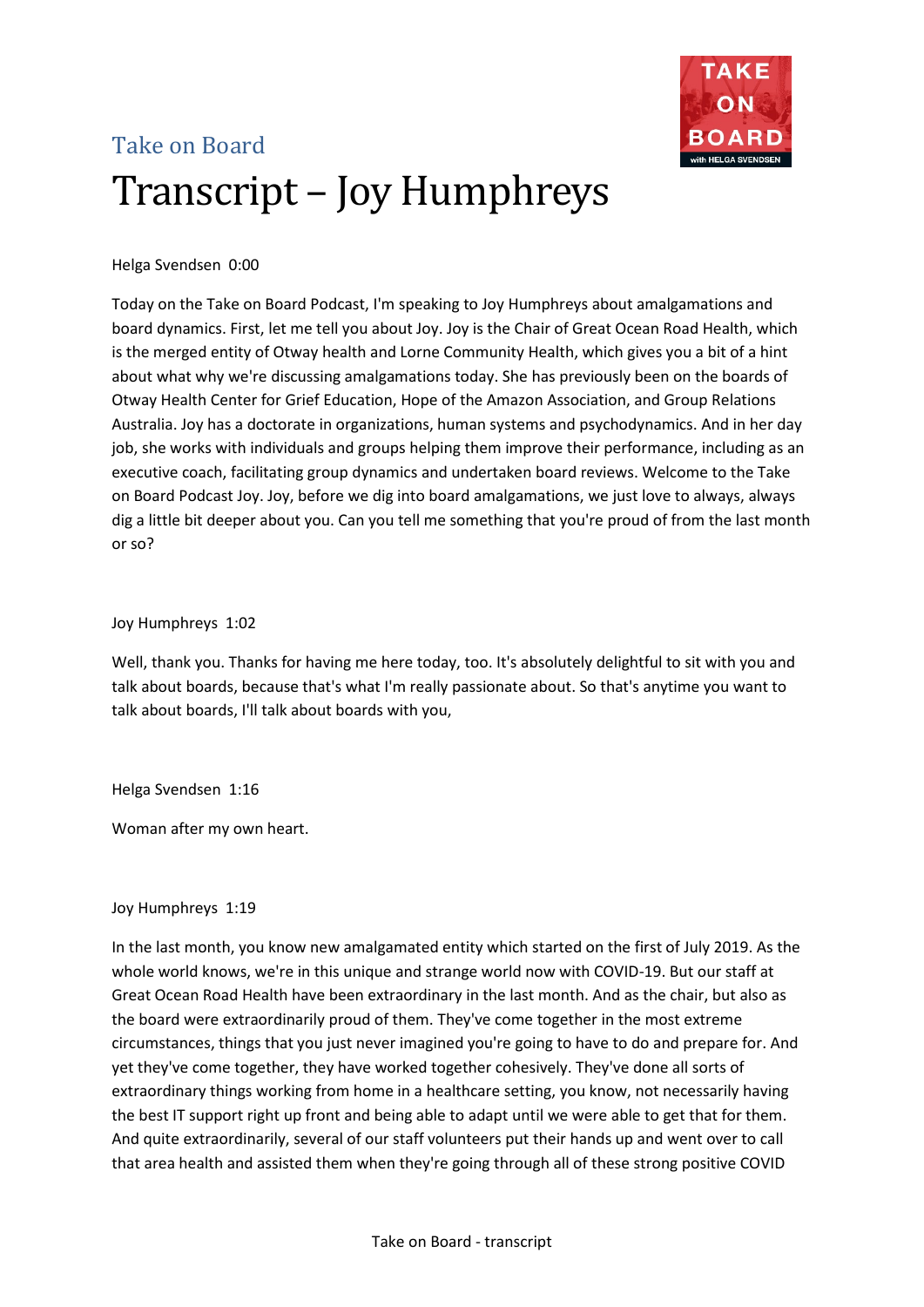kind of cluster sitting there. So I think we have an amazing staff crew. And they're well led by a really cohesive and collaborative leadership group, CEO who is prepared to get her hands dirty, and get in there and work with them and work alongside them. So very, very proud of the team that I'm associated with. It's a real pleasure to know that the people that we've got in place are doing the work they're doing and doing it so well.

## Helga Svendsen 2:58

Yeah, it's obviously and I should say, I don't normally date the podcasts that we're recording. But given what's going on in the world at the moment, it's always a good idea to do so. So today is the 7th of September. And, you know, there is obviously a lot going on COVID wise, it's such a challenge for so many people, but also just this incredible opportunity for people to work collaboratively into to do things well. So that is fantastic to hear that's what's going on in your health service. And indeed, I'm guessing health services across the country and probably across the world.

## Joy Humphreys 3:31

It's amazing for the staff, you know, they've had to create pandemic incident plans. They have our staff have been doing scenario planning, all via an online platform, which is very different for them. And they're all based in a whole lot of different places across the Great Ocean Road. And some of them are working in their lounge rooms. And some of them are working from their cars at times to get reception. And they they all are thinking about and planning for an incident that is really kind of something we've never we've never experienced before to know that they are also willingly getting involved and doing that. And it doesn't always go to plan. And it's not always nice, but they are coming back day after day. They're doing their work alongside that, you know, there's still got their residence in care who need all the care that they can get from them. So it's not just about a pandemic, we've still got business as usual. So the fact that they're doing that and doing it so well is extraordinary, and we're really proud of them.

## Helga Svendsen 4:32

Yeah, it's a real testament to health workers across the globe. I think they are coping with these things and coping with it so constructively when there is inverted commas business as usual at the same time as a global pandemic. So, So for today's conversation, we wanted to talk about amalgamations in particular about amalgamations and you've just been through not quite just been through it's a bit over a year ago now but in some ways that's Just been through. So how did your board come to the decision around a merger?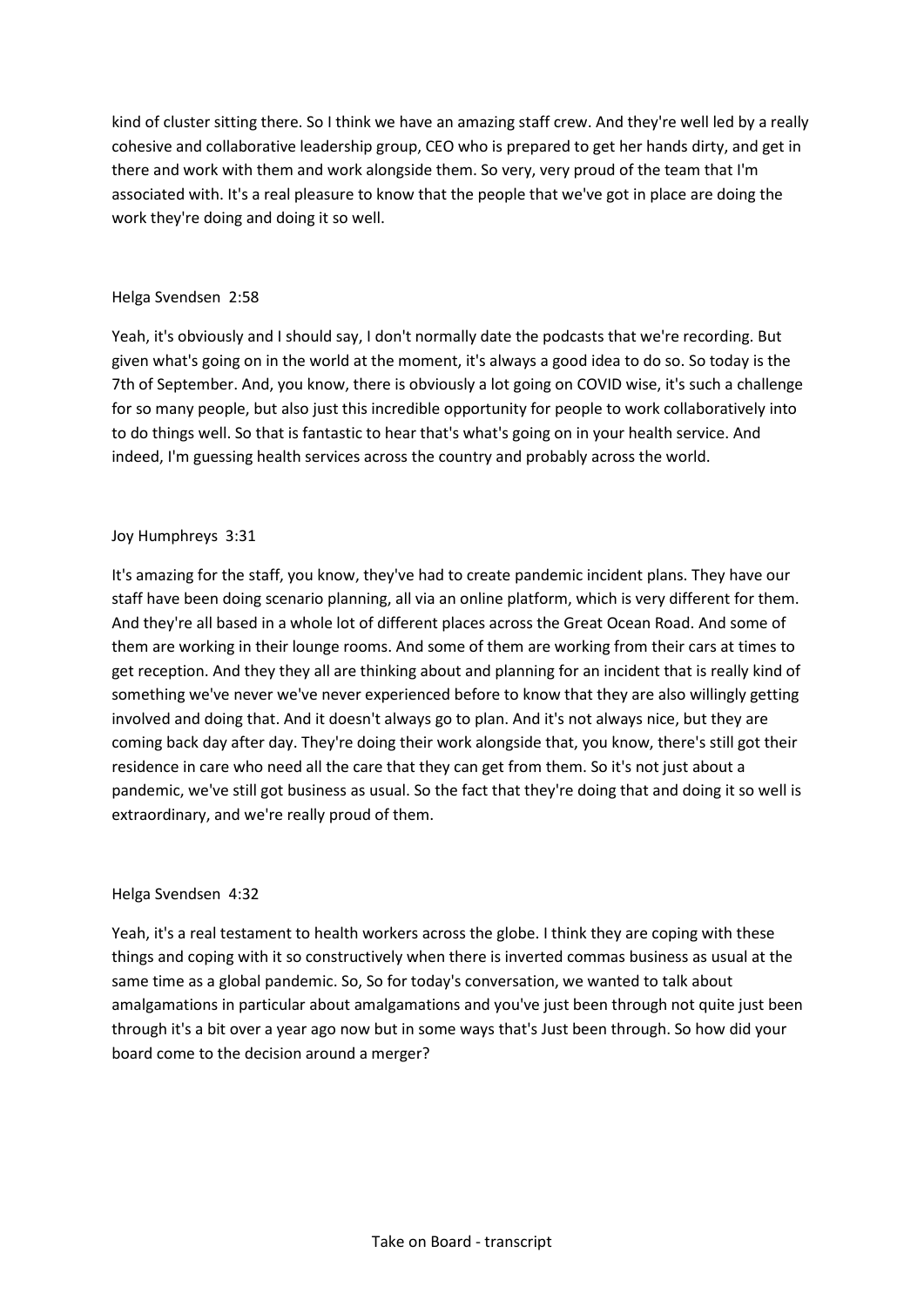#### Joy Humphreys 5:08

Look, it was a whole lot of things coming together, I joined the board of Otway Health in 2016. So Otway Health is a multi purpose service. And we provide a lot of services in an actual hospital facility, urgent care as well as residential aged care. But we also provide a lot of community services. So you can imagine we have allied health and all of those other services in there as well. So that's very much an organization that the community feel like they are very much a part of. And we had some experience there around 2016-17, where the community felt like, we were not as engaged as we could have been with them. We had trouble getting good stuff, there was a lot of things that we were doing that were costing us a lot of money, such as quality assessments, managing risk, all of those things that you must do, I must do well, and that we wanted to do well. But they draw on your resources. We were kind of wondering how do we make sure that we have a viable health service, we were really challenged about how we could have an ongoing general practitioner service, which was so important in our community. And we got to a point at Apollo Bay where our CEO left. So then we started to have conversations with Lorne, which is a small rural health service, again, offering urgent care as well as residential aged care and dialysis. And perhaps doing less community then we were doing in an MP a service in Apollo Bay, but we start to have conversations with their board and with the CEO, about sharing the CEO services across Otway Health and Lorne and the CEO a wonderful and generous character and very smart, you know, one of the top 50 Health Executives. So we thought, well, we'll give that a go, we were struggling to get to say, oh, we'll give that a try. And we did. And it became really evident that there was duplication of a whole lot of systems particularly, that didn't really need to happen, there could be better effective use of our resources, both human resources, our people as well as our financial resources. And if we could do that we could do much better service delivery to all of our community, our community, and Lorne and Apollo Bay is all about residents that are there in the hospital. But it's also our residents that leaving both towns and across the whole of the Great Ocean Road, and the region's around it. And it's also all of those people that come and visit our towns in summer, you know, where we swell up each area to around 20,000. So we've got an interesting community that we serve as in terms of healthcare. So it just became really obvious that if we did all our due diligence, and if it looked like it was the right thing to do, and if the department supported us, we could come together and we could offer better health care to the people who needed it. And and that was our driving force. Interestingly, we had a group of six board members, at Otway Health. And I think there were six or seven Lorne, of those 12 members, there was four of us who volunteered to create an integration project team. And so that integration team really looked at all the things that would affect whether or not we come together, you can imagine all of those due diligence things as well as engaging a consultant to help us understand what local area planning needed, what we thought about in terms of population health, what we could or could not do in each size, and where we weren't meeting particular needs in the community. That team came together for about two years and met regularly. And we were, interestingly, as I said, My interest is in group dynamics. So we were trying to sort of assess each other and, you know, work out how we could work together and whether or not not only could we do all the financial and material matters and new construction matters, but could we actually work together as two very different communities and different representatives of those communities? So interesting time.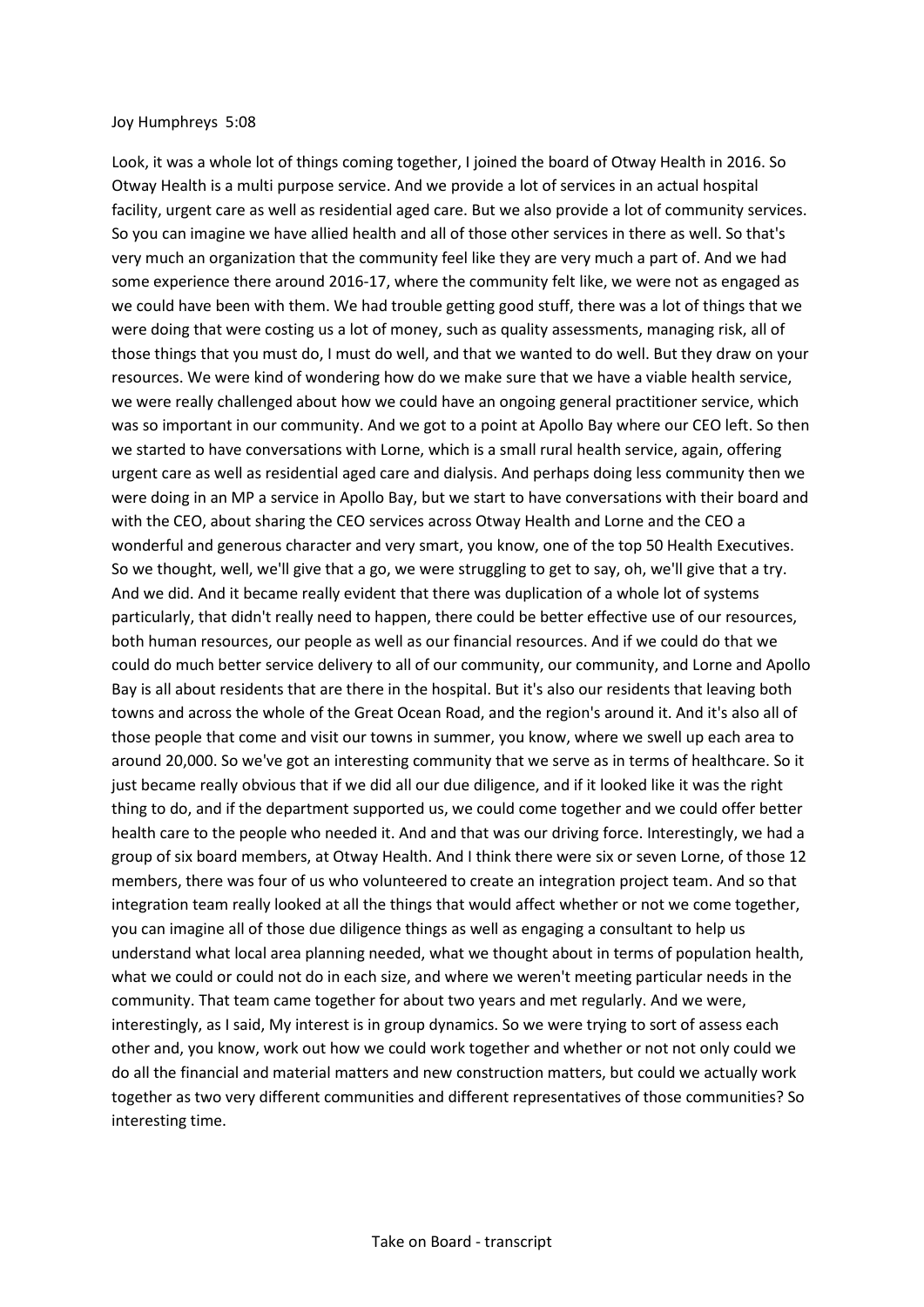#### Helga Svendsen 9:43

I just want to take you back a little bit there, because it sounds like it was Gosh, what's the word almost fortuitous? I guess because that the catalyst for this was the sharing of a CEO and just in doing that, that's quite a kind of innovative approach, even just there before you even thought about merger or to share a CEO with another organization is quite unusual. Even just that would have been a big decision, presumably for your organization and for their organization to hand over part of their CEO. So can you just talk me through that one a little bit? And then I want to come back to this transition working group or whatever you were calling it, that that group? But yeah, can you just talk us through some of the your thinking and what you know, they're thinking about that, that first part, the shared CEO.

#### Joy Humphreys 10:33

I think one of the things that happens in health, and look, I've been around health for a long time I started my career in nursing and midwifery, then moved into managing major projects, I think, I think there's a real generosity of sharing in health. And I've found that even more so in rural and isolated areas, where you reach out to each other and you don't reinvent the wheel with things you try and support each other. And so that that initial thing, there had been, certainly communication, if not some kind of relationship between the CEO who left Otway Health and the CEO of Lorne, but it really came down to people having conversations together, and a willingness and a generosity to give it a go. So it took a bit of courage, as well as sort of putting protective defended territory behind us a little bit, you know, we had to say, well, let's, let's see how this works. I don't know if any one person had that initiative, it was about let's talk to Lorne, see whether or not we can get this to happen. And the CEO there was willing to give it a try. And the executive team at both sides, were willing to give it a try, because it meant that the CEO would work for me the size across the week, it meant that we had to have other systems in place, you know, you have to drive between Lorne and Apollo Bay, and it's along the Great Ocean Road. So we had to think about all of these things. And we also needed a lot of support from the department to give it a try. At that time, the Department of Health and Human Services was looking, I think there was three different amalgamations going on across Victoria at the same time. So they you know, this was a different way of working a way of bringing systems together, thinking more regionally or more more systematically, systemically. And so we got a lot of support from the department to help us do that, too. But at the end of the day, I think it came down to the generosity and the willingness and the way that the groups work together, and the way that our communities supported us to do that. So we had a lot of community consultation, you know, we were doing things like having tea talks, inviting groups of four to six community members to come in and meet with a board member and the CEO. And we have cups of tea and scones and slices we will get you know, we will certainly well fed but we'd sit around and we talk about what does that mean to them? If we merge? You know, what are their thoughts about it? What are their anxieties about it? What do they hope will happen? We did the same thing, the CEO is doing the same thing with staff internally, all the board members made themselves very available. When I started on the board, we were a volunteer board. So these people were still making themselves very available as volunteers. But every one of us that was on both boards, were there not because of our careers, but because we wanted to give something back to the community and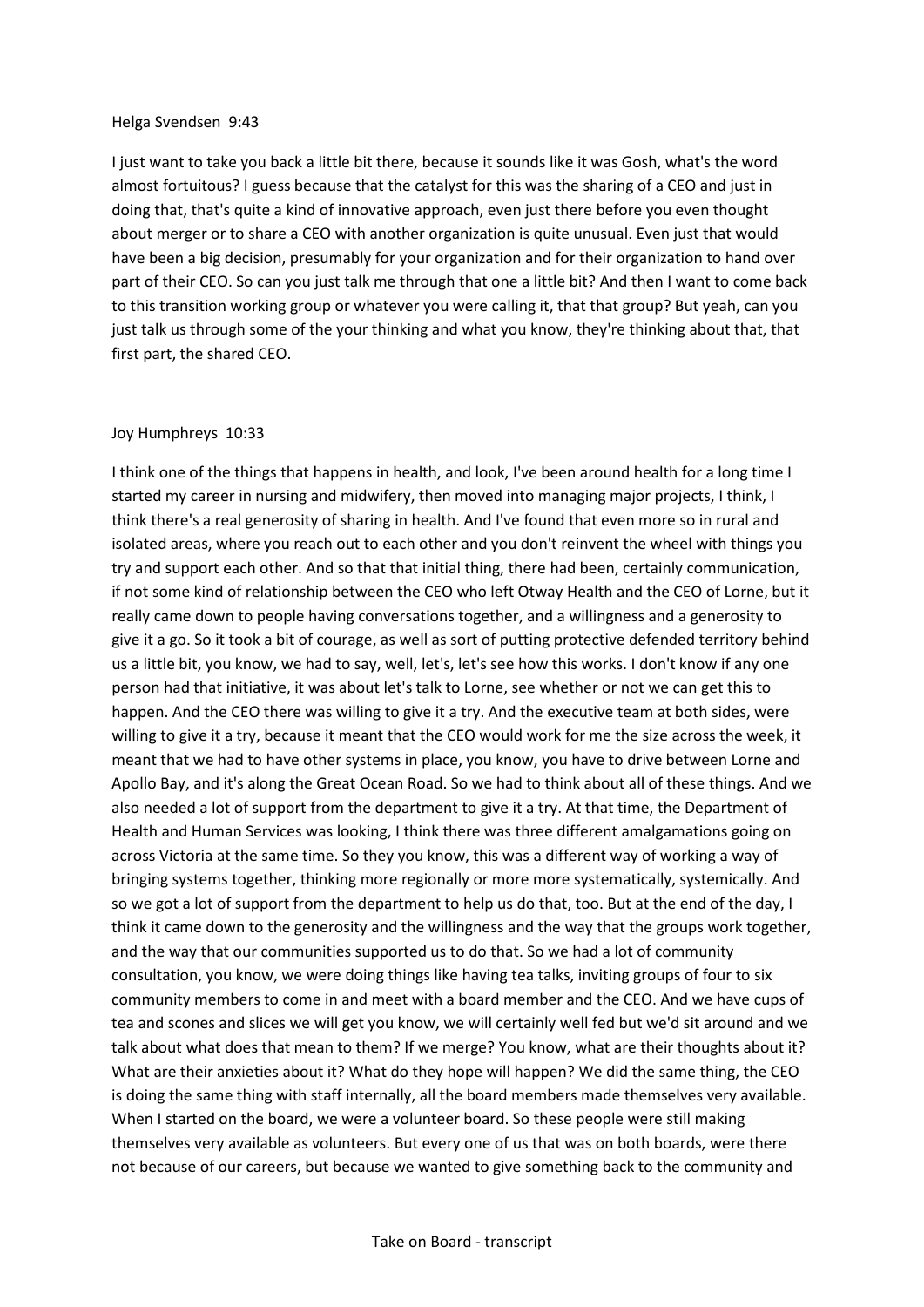bring our expertise and try and help the community ensure that it had a sustainable, long life, great care kind of health service along the Great Ocean Road. At Apollo Bay, they have market stalls on Saturday, or they used to pre COVID, we'd set up our stand down there and talk to as many people that did want to talk to us about Apollo Bay and merging with Lorne. And Lorne did very similar things with our going out to the community and having lots of conversations with key stakeholders, community members around the we did lots of things in terms of our websites and the local newsletters and social media, Facebook and we went out as as much as we could we had really difficult conversations true with some people that, you know, really felt a strong ownership of the local community health service, and we're concerned about joining. So you know, we did everything in good faith. And we did everything as closely as we could to not only achieve what the community wanted and not only achieve what our staff wanted, but also achieve what we need to achieve in terms of being a health service that who is funded by key stakeholder call the government. So we've got to kind of make decisions and take direction that they want us to do. But we also have to marry that with what the community wants as well. It was a difficult time, and the people coming together in the integration project team, we didn't know each other. I have this almost like a metaphor here, where I suggest to people that they take their cardigans off and actually see, you know, what we're wearing underneath, not exposing ourselves, but in a very supportive and safe way time discover a little bit more about each other, and how we can work together, what we have in common, what we're all hoping for. So we didn't always have things in common, we had to discover what we had in common. And we had to represent each board, as best we could, taking these stories and their messages as much as we poured into this integration project team. I do think there's a lot of generosity good spirit, mutuality, willingness to work together to find a way that, you know, would ensure that we had a sustainable health system. That was what was happening at Otway Health, I think at Lorne there been issues around viability throughout the years, whether it be financial liability, or ensuring that we had appropriate qualified staff, all of those kinds of things that really came down to how can we better serve the people of the Great Ocean Road in an effective way? How can we grow as staff and give them opportunities? How can we make sure that we are giving great care with great staff along the Great Ocean Road?

#### Helga Svendsen 16:36

It sounds like you were really clear on your why you spoke about that earlier on in terms of your thinking about it, it had to be about great care. In terms of the conversations initially with the CEO and the conversations you're having with the community, it sounds like you're very clear on your why which helps enormously. The integration project team, you needed to build the relationships there internally take off the cadigan, as you say, which is a lovely way of doing it. And it sounds like at least part of the role was the community engagement, which is key. Like I imagine a lot of amalgamations or mergers, whether they're in the health sector or not people feel quite strongly about it. I imagine sometimes there is quite a bit of opposition in the community around it as well. So doing that really open engagement is key. What are the other key chunks of work that that integration project team needed to do or have oversight of?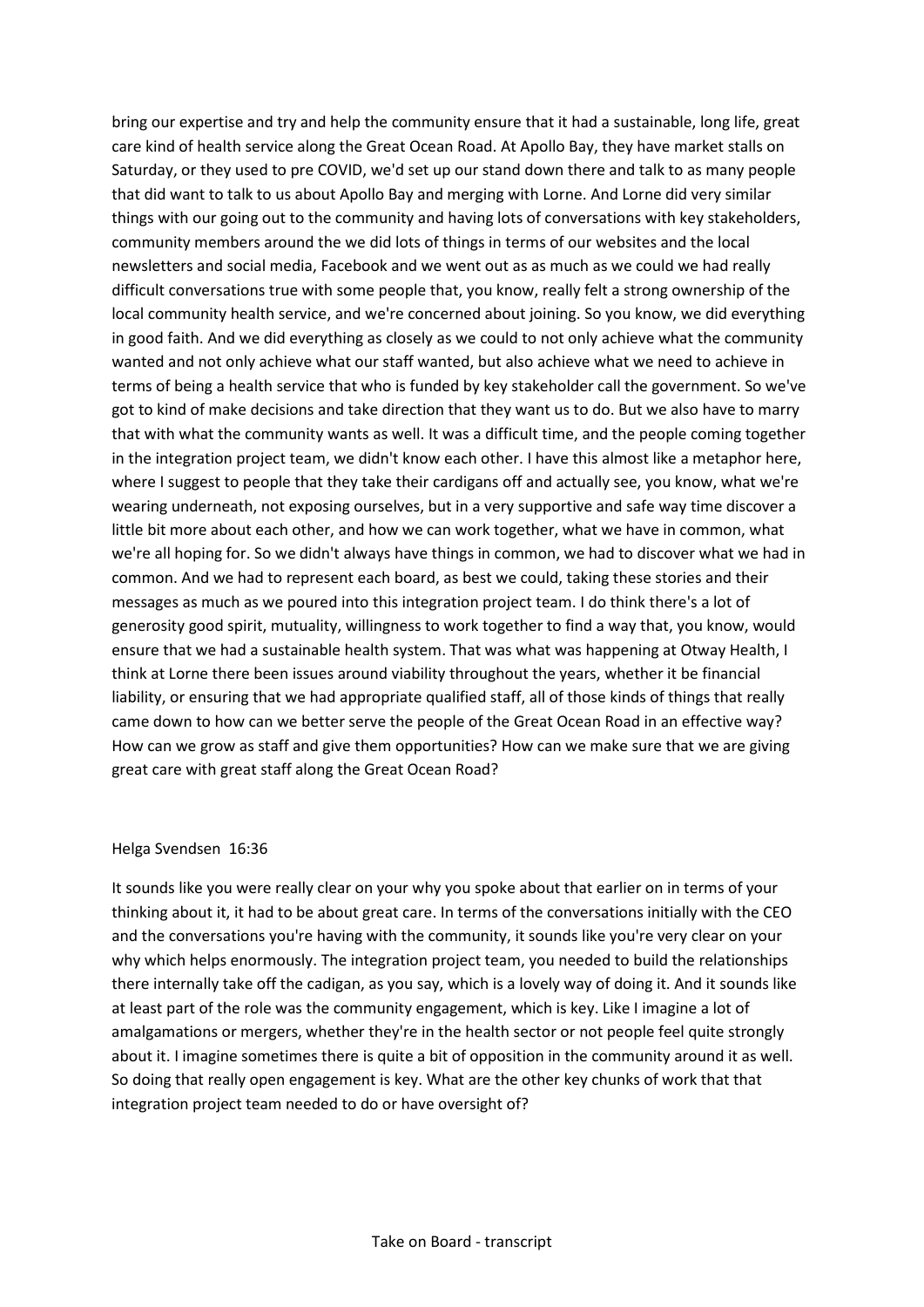#### Joy Humphreys 17:30

The other two groups that we were very closely connected to? Is at Otway Health, we had a community advisory committee, we still have a community advisory committee. The community advisory committee is a group of people who rely on us and we rely on them to be conduits between decisions the board is making, and what is happening in the community. So our integration project team needed to work really closely with the community advisory committee, and keep them informed about what we were finding out as we were doing our due diligence. And similarly, at Lorne, we had a community liaison Committee, which we still have, and their role is very similar. We have really strong stakeholder connections with people that represent a variety of different groups across both communities. Interestingly, our op shop people in both Lorne and Apollo Bay are integral to our decision making. They're such strong supporters in terms of fundraising. And we needed to work with them and wanted to work with them to ensure that whatever we were doing, we were aligned with what they were hoping for. And at times, we weren't and we had to work that through. But we had to keep working at that. And everybody in the community and everybody on the board and all our staff just needed and to do exceedingly well to give it a go, I suppose, you know, say, All right, we'll step up here. And we'll see how this goes and prepare for the transition. So let's start with a really important group to be proud of, and to ensure that we're effectively communicating we've, you know, we did it pretty well. But you know, it's interesting. Now, we're just about to go through some more strategic planning. And I had some conversations with board members the other day, and we were wondering, you know, what could we have done better? And so I think now we're here in 2020, we're looking at perhaps How can we write this up about, you know, so that we continually learn and perform even better than we do? How can we learn from that?

## Helga Svendsen 19:41

This all ended up in your merger and you came together on the first of July 2019, so a bit over 12 months ago. what's happened since then, in terms of that merged organization?

#### Joy Humphreys 19:53

Well, we ended up bringing the boards of both organizations together, which gave us a board Have 12 people. And not every room in the lawn or Apollo Bay fits 12 people that was an interesting stat, where are we actually going to get 12 people to be able to sit around a table together. And each of those board members has a skill, great expertise is a subject matter expert or has experienced in governance. So we had a very, very high quality set of people coming together to govern this newly amalgamated organization. So there was all of that, how do we come together and play nicely and bring all of the history and bring all of our differences together, so that we can still, our intention all the time has been to provide great care along the Great Ocean Road. And our staff need to have all the support that they can possibly get, in order to provide that great care. So we held on to that, that philosophy, that intention, we organized it so that the chair and the deputy chairs and chairs of committees were shared across the Lorne and Apollo Bay groups, it wasn't just one side or the other. It seems to me that no matter how hard you work at it, and all the communication that you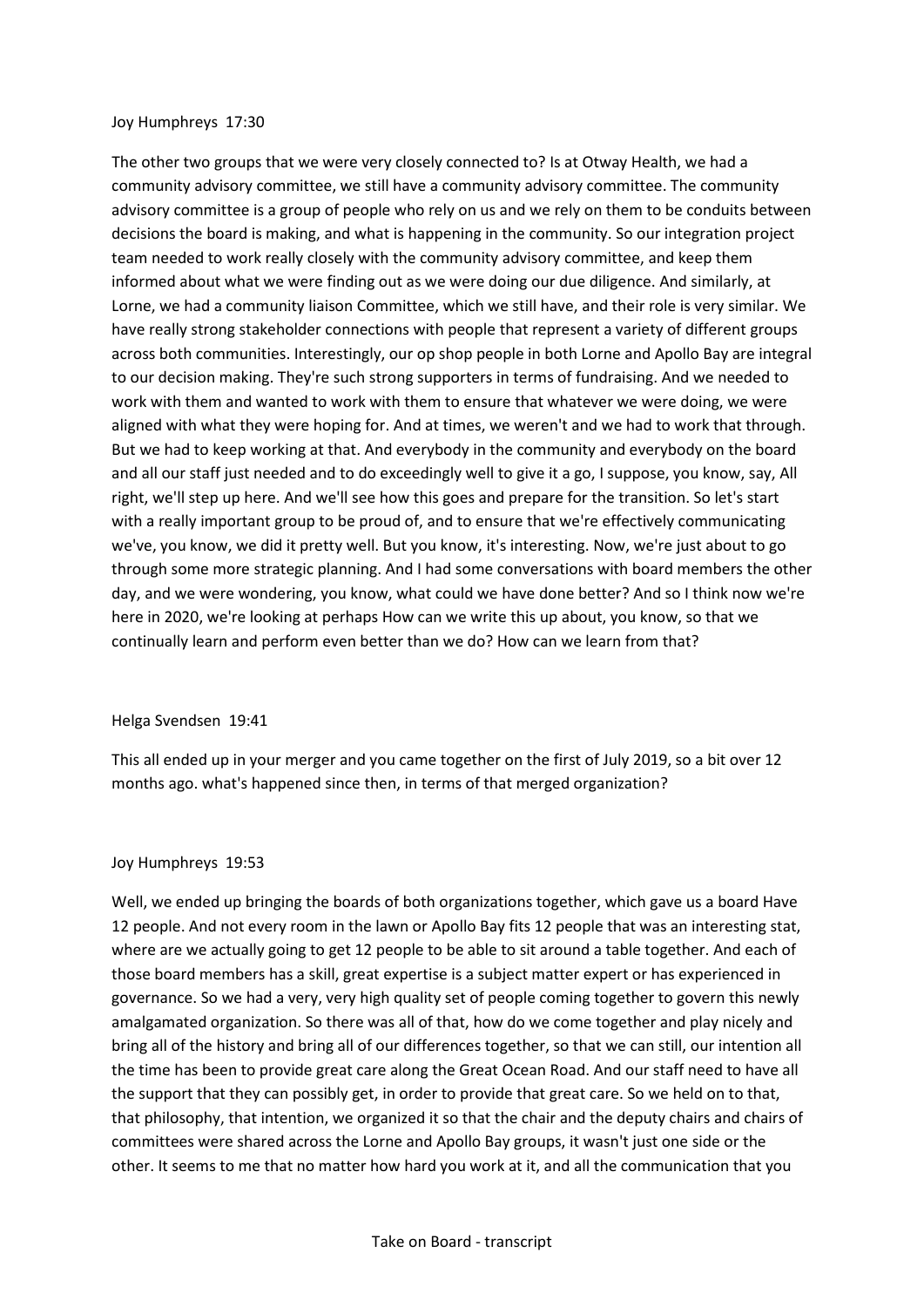do, there's still a perception that this is a Lorne takeover, or it's an Apollo Bay takeover. So we've had to work really hard at it. And we don't see it as one or the other taking over, we do see it very much about bringing the strengths of both together, the strength of MPS together with a small rural health service, the strengths of the capability and community at Apollo Bay, together with the strengths of more urgent care at Lorne, both of our areas have strong aged care services. So we you know, we wanted to bring the strengths together, we wanted to ensure that we weren't duplicating where we didn't have to so that we could actually put that money that we could save into providing better resources and better care for our patients. However, the other thing that happened was that as CEO who've been so generous, and kind of pivotal is coming together, she got a better offer from a regional health service. And couldn't say no to that for her own career. You know, she's, she's a great CEO. So what happened next was that one of the executive team really stepped up and she acted in the role of CEO. And so she was in this whole changing paradigm where people are saying, Who are we? What does it mean? Does it mean we all have to wear the same uniform? Does that mean I'll have to work in a different side? What will I be doing now? Who will I be sitting next to all that sort of thing. So she stepped up and held on to the role until we were able to recruit a CEO into the role. The CEO we recruited was someone much more experienced, who'd experienced amalgamations or mergers before, and is there today, she's an absolute delight, Sandy Chamberlain is her name. And she's been extraordinary in arriving around November 2019. And her character and her leadership and the way that she's been able to bring people together and communicate to them very transparently, has really helped them because what happened next area was that we had a cyber attack,

Helga Svendsen 23:28

Oh, my goodness

#### Joy Humphreys 23:30

We lost all about information systems. And you know, there was real fear about what would happen about patient confidentiality. And even just as simple as looking at something on the internet to know what you know, you had to do or to enter some data was no longer available. And you know, even being able to email people was no longer available. You know, we're using this word pivot a lot at the moment, kind of it. So the staff really did they really had to say, Well, how can we be ingenious and creative about this and still maintain confidentiality and keep things intact. So Sandy led them through that, that we thought that was pretty extraordinary, and it took quite a while to resolve. And then before to quite resolved, we find ourselves in the midst of a pandemic, you know, unique situation in the world where we actually thought initially that we're going to have hundreds of people coming into our services who were very, very sick with COVID. And we've been fortunate we haven't had that happen, you know, service like red ocean, Red Hills, but we have had all the preparation and all the readiness, we've been doing a lot of swabbing for COVID. And we've again, as I said earlier, we've had this extraordinary generosity capability and professionalism demonstrated by our staff have just got themselves ready and are willing to, to do whatever it takes to ensure that we continue to provide the greatest care that we can provide along the graduation, I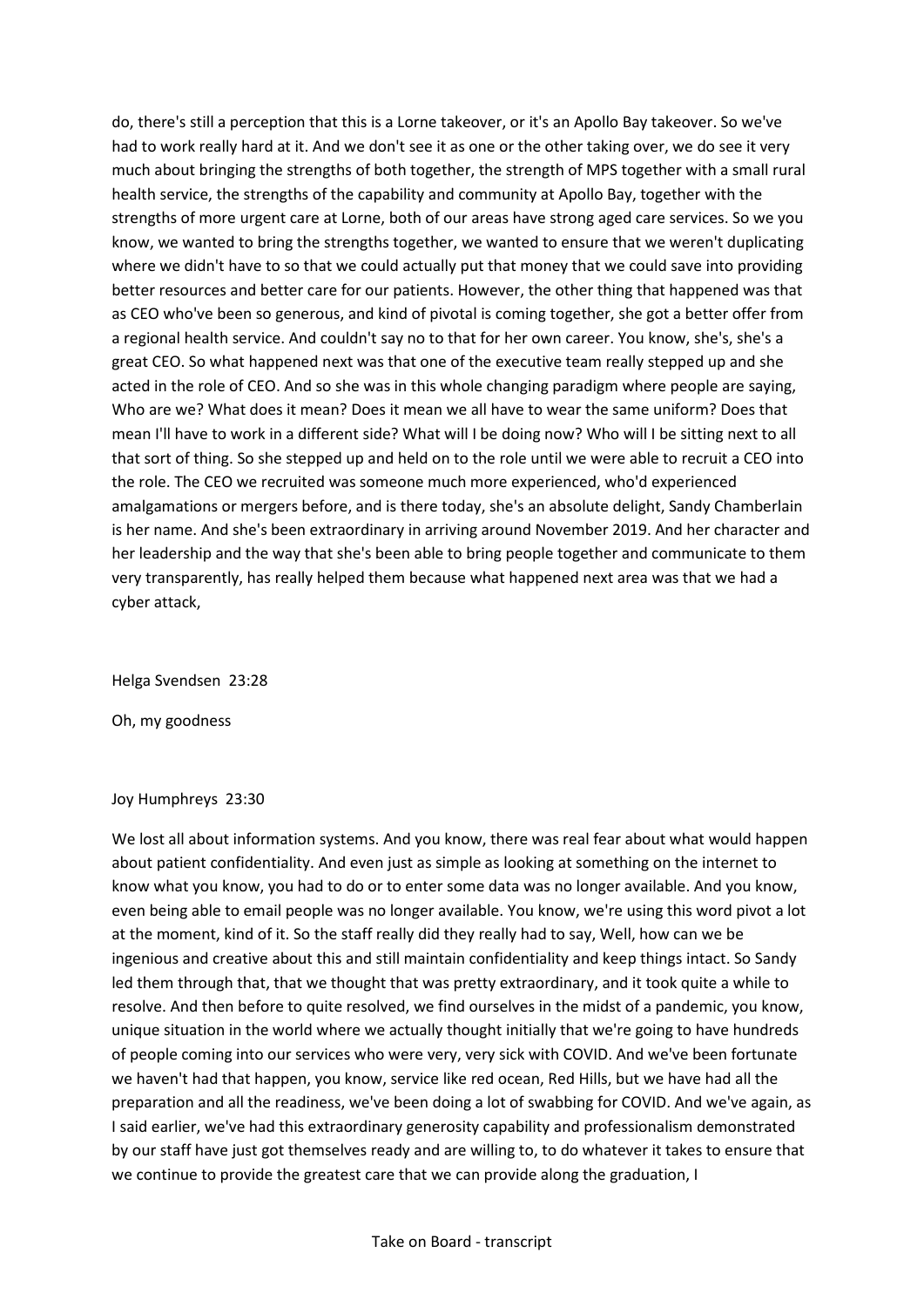#### Helga Svendsen 25:03

Wow, what a story, my goodness, there has been so much in there that is of incredible value. What are the key points you want people to take away from the conversation that we've had today?

#### Joy Humphreys 25:14

One of the things I've mentioned a little bit, that I guess the key point for me is that the relationships between people, we do all need to just be generous enough to listen to the other person, and to be thinking about what they're bringing, rather than holding on to our own position. And defending that all the time. One of the strengths, I think of Great Ocean Road, our staff, the way that they work together, the way that they communicate their willingness to go through this change and, and go through the awkwardness of that and having to give up some of the things that they used to, but also getting things that they didn't even know they could have. That's been extraordinary, I think it's been there's been a real generosity of spirit amongst the board directors, and a willingness to work together. And that means that my role of chair is a lot easier, because I'm working with people that are thinking about how we can make this better, rather than holding on to things that hold us back, I suppose, you know, defending her. But the other thing that has worked extremely well, and I thank Sandy for this is that she and I are working together very cohesively very collaboratively. We meet once a week, we go through things like staff morale, and general practitioner services, and what's happening from the department. And you know, we kind of have this structured meeting. But there is the informal part of that as well, so that we check in with each other, we know how things are going. We've just had an incident over the weekend, where we've been texting each other about the changing COVID again, and her willingness to kind of be open and transparent, and work with me in a way that enables me to do the work I need to do as a chair, the way that we both work and understand our roles. She's She's the CEO on the chair, and we've got clarity around that. But we work together on that, at the key message I think is about relationships, build the relationship works together to get the best you can, abundantly yeah, that you can do more together than you cannot learn

#### Helga Svendsen 27:32

Absolutely. Oh, what a beautiful phrase to end on. You know, Joy, you were just saying there's been a real generosity of spirit from the community, a generosity of spirit of the board, and also some openness and transparency from the CEO. I know this to be the case that the chair of the board is key in those things. And so it doesn't surprise me that you're somebody that works in culture and dynamics, because it sounds to me like you have absolutely created that dynamic within the organization. So thank you for your generosity in sharing part of the story with us today. I know it'll be incredibly helpful for organizations, whether they're going through a merger or not. Some of these lessons are key no matter where organizations are at. So thank you for sharing your wisdom with us today.